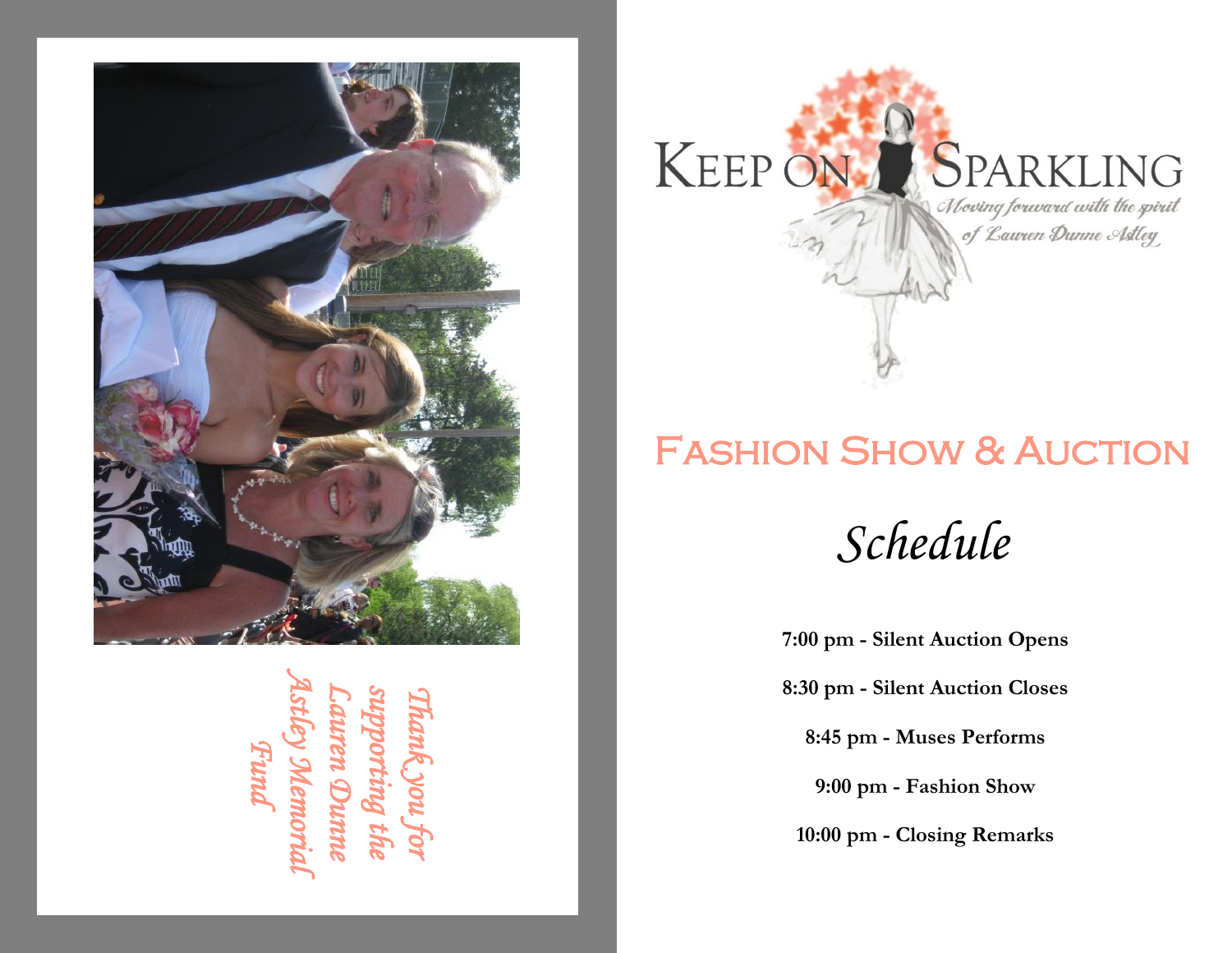### **Lauren Dunne Astley Memorial Fund**



The Fund's mission is to promote dynamic educational programs, particularly those in the areas of the development of healthy teen relationships, the arts, and community service. Lauren was a selfpossessed young woman of energy, hope, and caring, who lived her life with laughter and to the fullest. Lauren Dunne Astley, 18, died on Monday, July 4, 2011, in Wayland, MA.

Lauren's parents are focused on how each of us can work together to change our communities so that tragedies like this are avoided in the future; that the environment our children go to school in will be a safer, less violent and more accepting one. This fund will support educational opportunities through the schools in our community to try to teach children early about healthy teen relationships, signs of troubled behavior, and self-esteem. Lauren was also a gifted musician, so the fund will also support others in their pursuit of the arts.

Lauren was very considerate of others and consistently gave of her time and resources to help those less fortunate. She went to help victims of Katrina on three separate occasions. The fund will support those who wish to follow Lauren's footsteps in supporting others inside and outside of our community.

For more information on the fund please visit the fund's website

**laurendunneastleymemorialfund.org**

### *Thank you to our Committee*

.

*Alison Stowell \* Crista Oppenheim Angela Zachery \* Aman Purewall*

### *Thank you to the following businesses & families for their generous donations and support*

Back in Balance Julia Walsh Silver Oak Private Tour Private TourPepper Barat Montessori School Julie Sheehan Lowey Spice and Pepper BOD Active wear Karen Mccall Terri DiCarlo Boston Harbor Hotel LaBelle Roofing The Cheesecake Factory Boston Post Liquors Lash L'Amour The Fireplace Restaurant Brent Zachery Cate Palisch Lu Lu Lemon The Muses Lu Lu Lemon Copper Penny Flowers Darcy Heindel Deb Goldman Marisa Sebastianelli The Villa Marisa Sebastianelli Elephant Walk Encore Party Rentals Free People Frosted Moon Confections Grace Murphy Irresistibles Rentals Unlimited Wayland Fire Department J. Hilburn Robyn Hunter Wayland Police Association Robyn Hunter Jean Pierre Salon Jennifer Wheeling Joint Ventures Physical Therapy

344 Jonathan Elias Sarah Smurr Jonathan Elias Longfellow Sports Longfellow Sports Julia Walsh Julie Sheehan Lowey Karen Mccall LaBelle Roofing Lash L'Amour Club Marguerite Flynn Marie Chafe Mel's Cafe Michelle's Jewelry Moodz Music Management PF Chang's Roche Brothers Sandy Burr

Sara Campbell

lub The Grimes wood Family Sarah Smurr Terri DiCarlo<br>The Cheesecake Factory<br>The Fireplace Restaurant<br>The Grimes Wood Family The Muses The Ryan Family The Stowell Family The Villa Todd Gutner Union Crossfit Victoria Gourmet Village Bank Wayland Community Pool Wayland Fire Department Wayland Police Association Wayland Police Department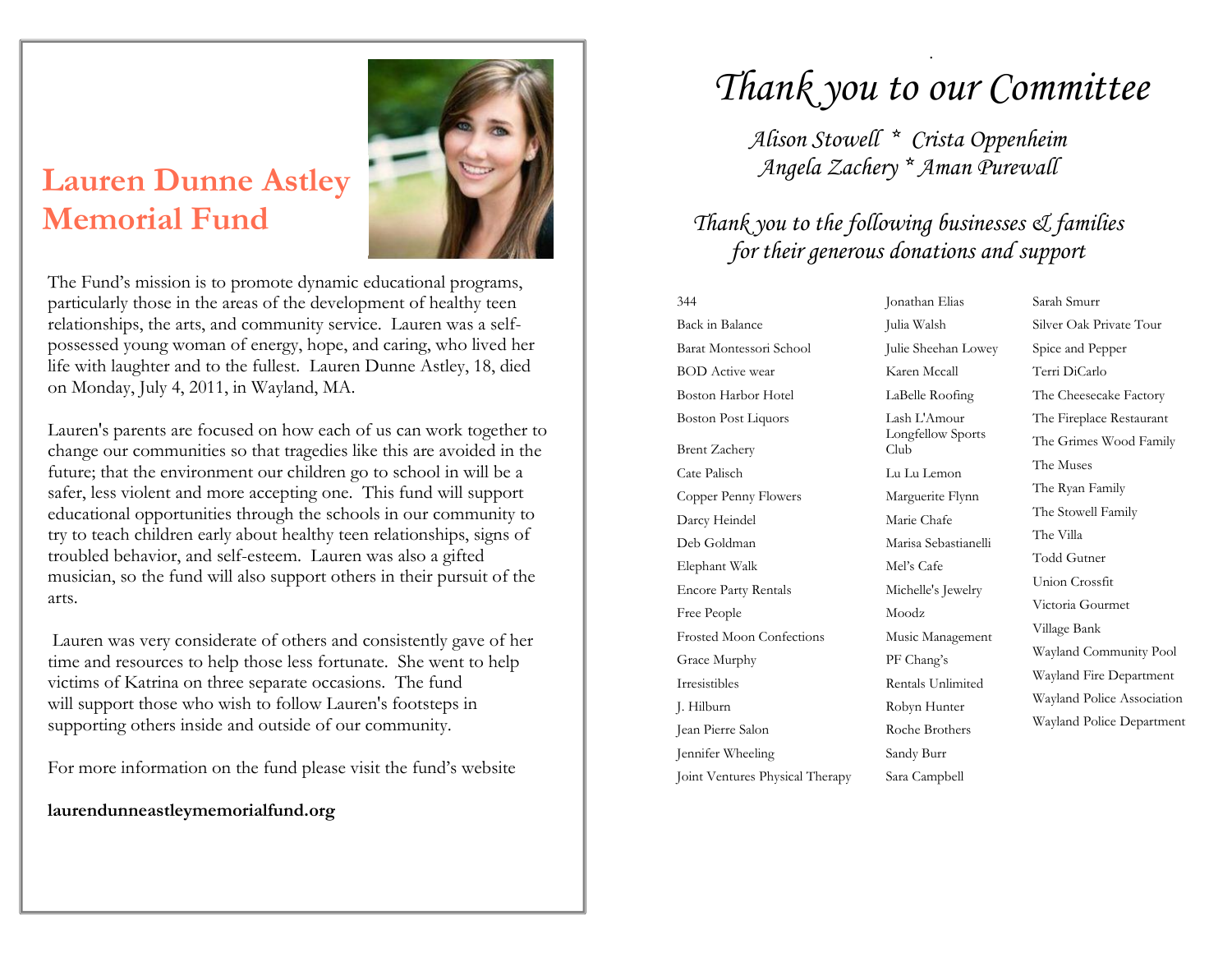# *Thank You to our Fashion Show Sponsor*

# IRRESSTBLES

Andover - Concord - Belmont - Marblehead - Osterville - Sudbury - Wellesley - Wenham

### *Rules of the Silent Auction*

- To bid, simply write your name, phone number and dollar amount on the bid sheets. Each new bid must be no less than the minimum bid increment shown on each sheet.
- Bid as often and on as many items as you wish. You may want to return to an item of interest to check on your last bid, to ensure placing the winning bid.
- Bids may not be withdrawn once they have been entered on the bid sheet. A bid is your obligation to buy.
- $\approx$  The silent auction will close at 8:30 pm. When the closing announcement is made, you must drop your pencils. Bids submitted after the close of the silent auction will not be honored.
- All bids are binding. The highest bidder listed on the bid sheet will be deemed the winner of the item.

### *Paying for your Auction items:*

After the auction closes totals will be tallied for each bidder. You may go to the checkout table(s) to receive your itemized bill. You can pay for your items with cash, check or credit card. All merchandise must be taken with you when you leave.

### *Silent Auction Items*

#### 1. **1 Week Cape Cod Getaway - 3 bedroom Summer House**

Enjoy this summer house located in the Sesuit Neck area of East Dennis. Take a short walk  $(1/10<sup>th</sup>$  of a mile) to the beach, harbor and harbor side restaurant. Home is a 3 bedroom 1 bath fully stocked summer house. Available week of June 22- 29 or anytime between Sept 8-October 31 2013.

**Donated by: The Stowell Family Value: \$1500**

2. **4 Tickets for the Red Sox, Game 42 vs. Toronto Blue Jays, 6.28.13** 4 field box seat row A seat 1-4 versus Toronto Blue Jays on Friday June 28, 2013 @ 7:10pm **Donated by: Marie Chafe Face Value: \$500**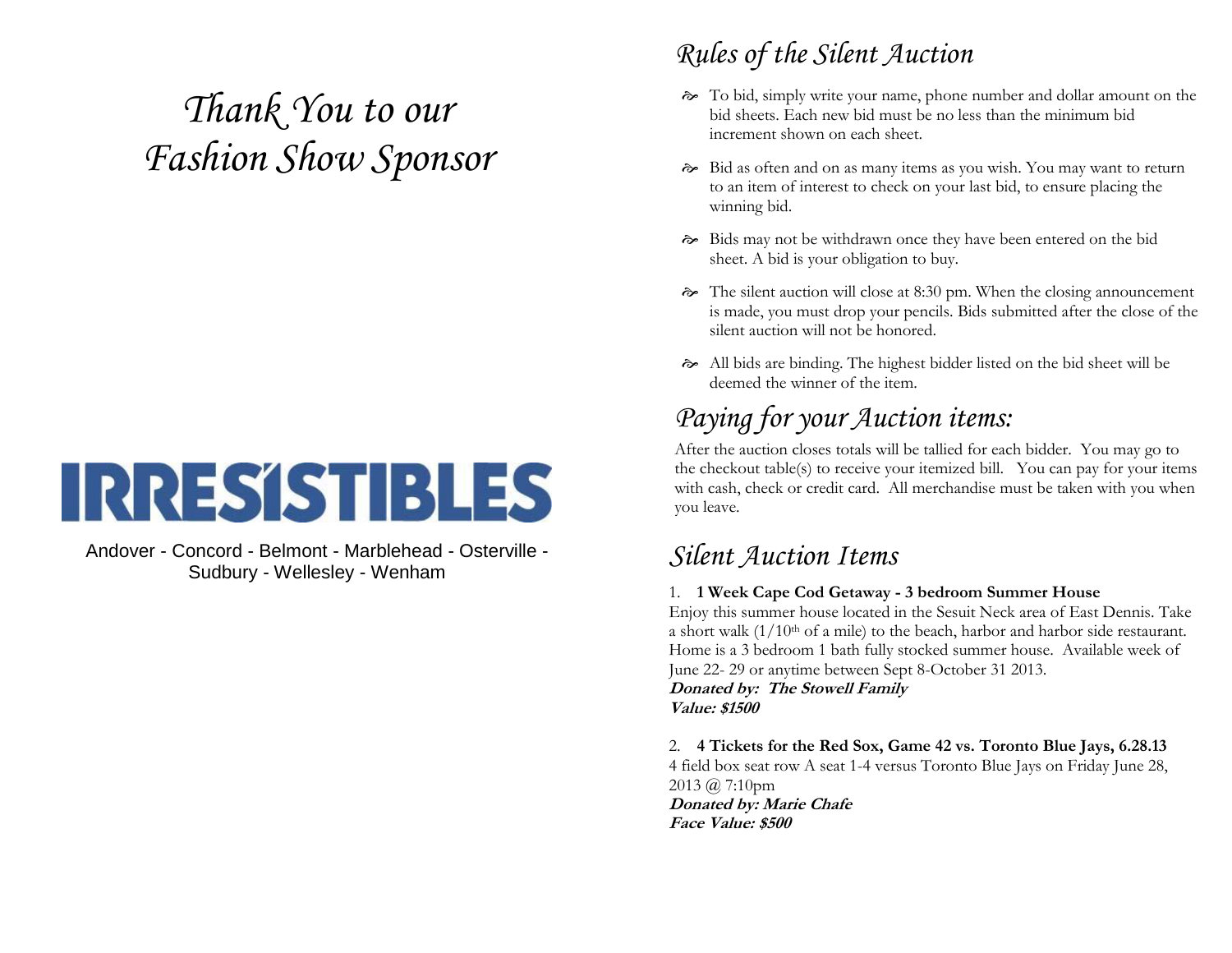# *Thank you to our Sponsors*

#### 3. **Dinner Party in Your Home for 8 with Personal Chef**

Personal Chef previously from Napa Valley & Pebble Beach. Now working here in Boston for Victoria Gourmet foods will provide a one of a kind dining experience. Menu to be jointly created by you and your personal chef! Additionally you will receive as Tuscan Seasoning Blend: Tuscan Seasoning Blend: The Tuscan Seasoning is beautiful to look at with shades of wheat, green and a hint of red pepper. The aromas of cool rosemary and nutty toasted sesame will make you close your eyes and imagine the flavor. PLUS a case of wine

#### **Donated by: Victoria Gourmet Foods & Boston Post Liquors Value: \$750**

4. **Red Sox fan package 2 sets of Tickets to the Red Sox** 2 Tickets – July 18th vs. San Diego 4 Tickets – Aug 29th vs **Donated by: Emily Wood Face Value: \$500**

#### *5.* **2 Tickets Counting Crows and Wallflowers – 6.18.13**

Counting Crows is an American rock band from Berkeley, California, Counting Crows gained popularity following the release of its hit single "Mr. Jones". They have sold more than 20 million albums worldwide and received a 2004 Academy Award nomination for their song "Accidentally in Love", Section 4 Row B. Tuesday June 18th at 7:00 pm at the Bank of America Pavilion. **Donated by: Mix 104.1 Value: \$140**

#### *6.* **2 Tickets Sublime with Rome –7.8.13**

Sublime is an American ska punk band from Long Beach, California- Enjoy a summer night listening to their favorite songs, such as "New Thrash", "Santeria", "The Wrong Way", "Doin' Time", Section 4 Row C Monday July 8, 2013 at 7:00 pm

**Donated by: Mix 104.1 Value: \$150**







MORE SQUARE | BROOKLINE / ALLSTO **KENDALL SQUARE | POST OFFICE SQUARE**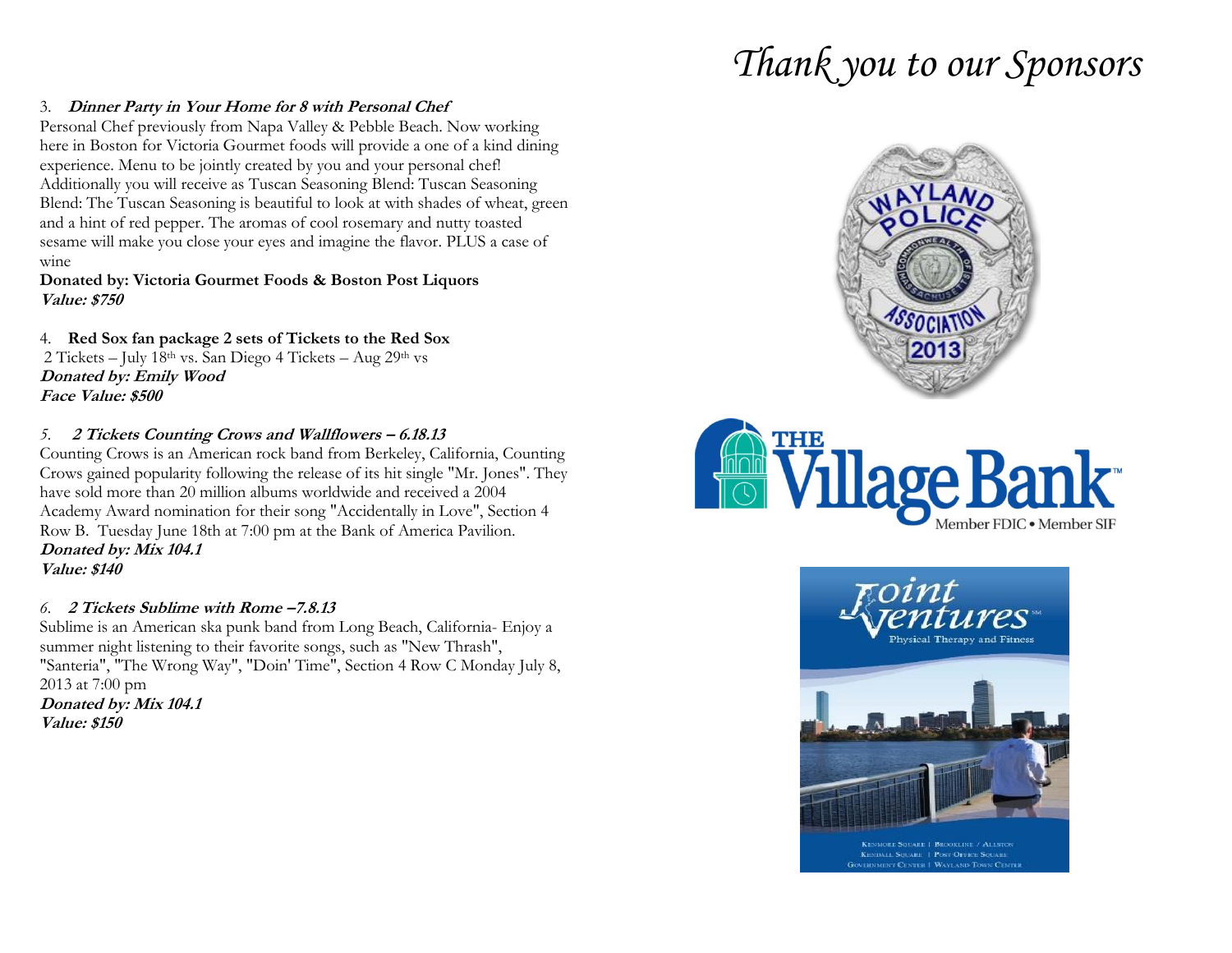### *The Muses*



**Devin Burgett, Cashen Conroy, Maddie Conroy, DJ Douros, Carley Durant, Emily Huber, Yun Jae Lee, Anna Lifland, Lila Masand, Mia Narciso, Caitlin O'Keeffe, Katie Veal**

The Wayland High School Muses were founded in 1997, establishing a legacy of strong musical performance and sisterhood that continues to this day. The Muses are a group of best friends first and foremost who cherish Thursday and Sunday rehearsal nights to come together and make music with people they love.

To all Muses who sang with Lauren, we knew her as an integral part of the group that we couldn't do without. Lauren showed her love for the group with her unique enthusiasm that showed as a strong soloist, a resourceful team player, and always, always, always the first one to make the rest of us laugh. To all members of our ensemble, Muses is a nonnegotiable part of life - we don't go to rehearsal because it's scheduled, we go to rehearsal because it's a necessary part of life. Lauren is also a non-negotiable part of our life. Because of Lauren, the lyrics to our signature song "New Day," have never been more true: I will love you more than me, and more than yesterday.

#### 7. **Fireplace Restaurant's Wood-Fired New England Feast for 4**

Wood-Fired New England Feast - From Land to Sea. A four course meal for 4; a celebration of the bounty of the six states will be featured. You will be treated as royalty as you are in the hands of the chef!!! Special tastes and requests are welcome, as "your wish is our command".

**Donated By: The Fireplace Restaurant Value: \$300**

#### 8. **Moodz -5 hr " Great Escape" Spa Package**

This is simply the ultimate in spa packages. This treatment begins with a Botanical facial, a MOODZ massage, a deluxe spa pedicure and manicure, a wash and blow dry, a makeup application for the ladies, or a hair cut for the men. This package also includes a "Spa" lunch.

**Donated By: Moodz Spa Value: \$300**

#### *9.* **Golf for Four at Sandy Burr**

Enjoy a free round of golf for 4 at Sandy Burr Country Club in Wayland. **Donated by: Sandy Burr Country Club Value: \$250**

#### *10.* **Overnight Stay at Boston Harbor Hotel**

The Boston Harbor Hotel at Rowes Wharf is Boston's landmark, waterfront hotel located at Rowes Wharf overlooking historic Boston Harbor. The property has been awarded the Forbes Travel Guide Five Star Award. one of the "World's Best Places to Stay" on the Condé Nast Traveler Gold List .Overnight stay including tax and gratuity

#### **Donated By: Boston Harbor Hotel Value: \$495**

#### *11.* **Ride in a Police car**

The Wayland Police Chief, Robert Irving will pick up your child and 3 friends and take them to school in a REAL Police Car. It's sure to be a memorable experience.

**Donated by: Wayland Police Department Value: Priceless**

#### *12.* **Tour of CBS News Station and Private Viewing of News Broadcast**

A Tour of the Television Station for 10 people as well as a private viewing of news broadcast –

**Donated by: Jonathan Elias Value: Priceless**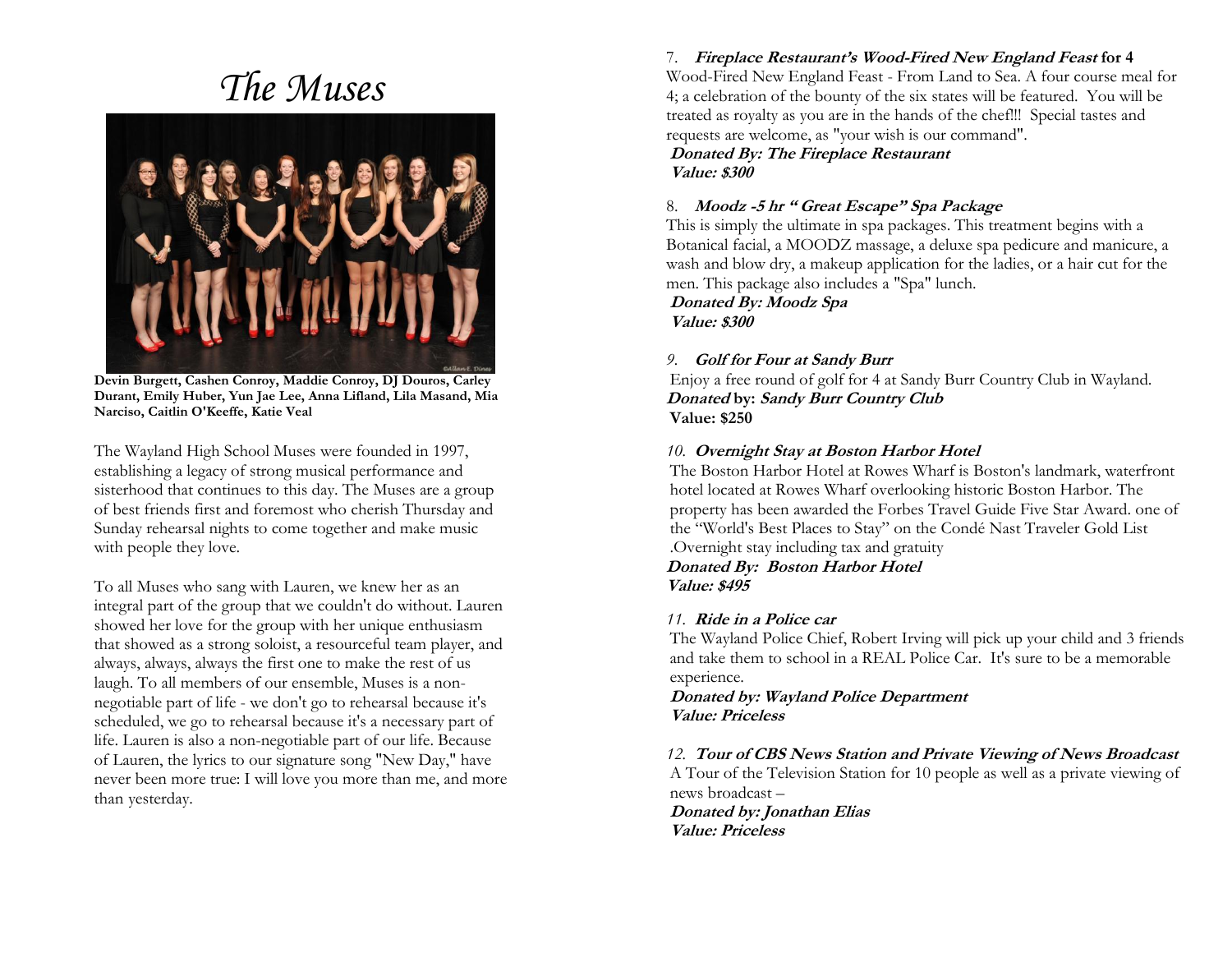#### **13. J. Hilburn Custom Shirt**

We are the world's fastest-growing luxury men's brand. Our clothing is made from the finest Italian fabric. The J.Hilburn experience is unlike any retail experience in terms of quality, service and value. Having cut out the middleman (retail store), our pricing is 30-60% off retail so that we can offer luxury within reach. #1 seller of custom shirts in the US and Esquire mag recently named us the best dress shirt around.

#### **Donated by: Wendy Weber Falvey Value: \$100**

#### **14. Lululemon Yoga Package**

Quality is at the heart of everything we do, from the technical features we (sometimes literally) weave into our products, to the people we work with and relationships we build. Enjoy this yoga bag w/ a yoga mat, mat strap  $+$  a water bottle!

**Donated by: LuluLemon Value: \$250**

#### **15. 10 Pilates/Power Plate Sessions with Debra Goldman**

Enjoy 10 sessions in a fully equipped private studio containing the most up to date fitness equipment available. Plus \$150 of Zobha yoga wear of your choice.

**Donated by: Debra Goldman of Pilate Works Inc. Value: \$1000**

#### **16. Jewelry by Michelle**

Handmade by Master Goldsmith Alan Meltzer, up for bidding is a Heavy Solid Sterling Silver Quilted Pendant with a Cushion Cut Checkerboard Faceted Aqua Chalcedony weighing 35 carats. It is on a 16" Italian Sterling Silver Box Chain. This handmade piece retails for \$1850 including the chain. This is a one of a kind piece. Additionally, a \$100 gift certificate towards any piece/custom work/repair in the store.

**12. Donated by: Jewelry by Michelle Value: \$1950**

#### **17. Lash L'Amour – Full Set of Lashes**

Lash L'Amour was founded in 2010 with a mission to help our clients look and feel their best. Prior to founding Lash L'Amour, Cynthia Tsang, had trained with Beverly Hills eyelash extension guru, Daniel Dinh, who pioneered a revolutionary multi-layers technique and who's clientele includes numerous A-list celebrities.

**Donated by: Lash L'Amour Value: \$300**

# *Brent Zachery*



Brent Zachery is the host of the *'Keep on Sparkling'* Fashion Show. Brent is one of the top models represented by Ford Models'. Brent has appeared in campaigns for luxury brands such as Tiffany's, Brooks Brothers, Polo Ralph Lauren and Banana Republic.

He has also walked the runway in fashion shows for Ozwald Boateng, Missoni, Hermes, and many others.

Brent was recently named one of the top male supermodels by VMan, and in March 2009, graced the cover of Forbes Life Magazine. He also was photographed in the New York Times Magazine (Fashion of the Times), Town & Country, Men's Health, Esquire, and many others.

Brent has been featured on Target billboards in Times Square in NYC and Los Angeles. He can often be seen in Macy's television commercials and has acted in shows such as Showtime's hit, "Soul Food."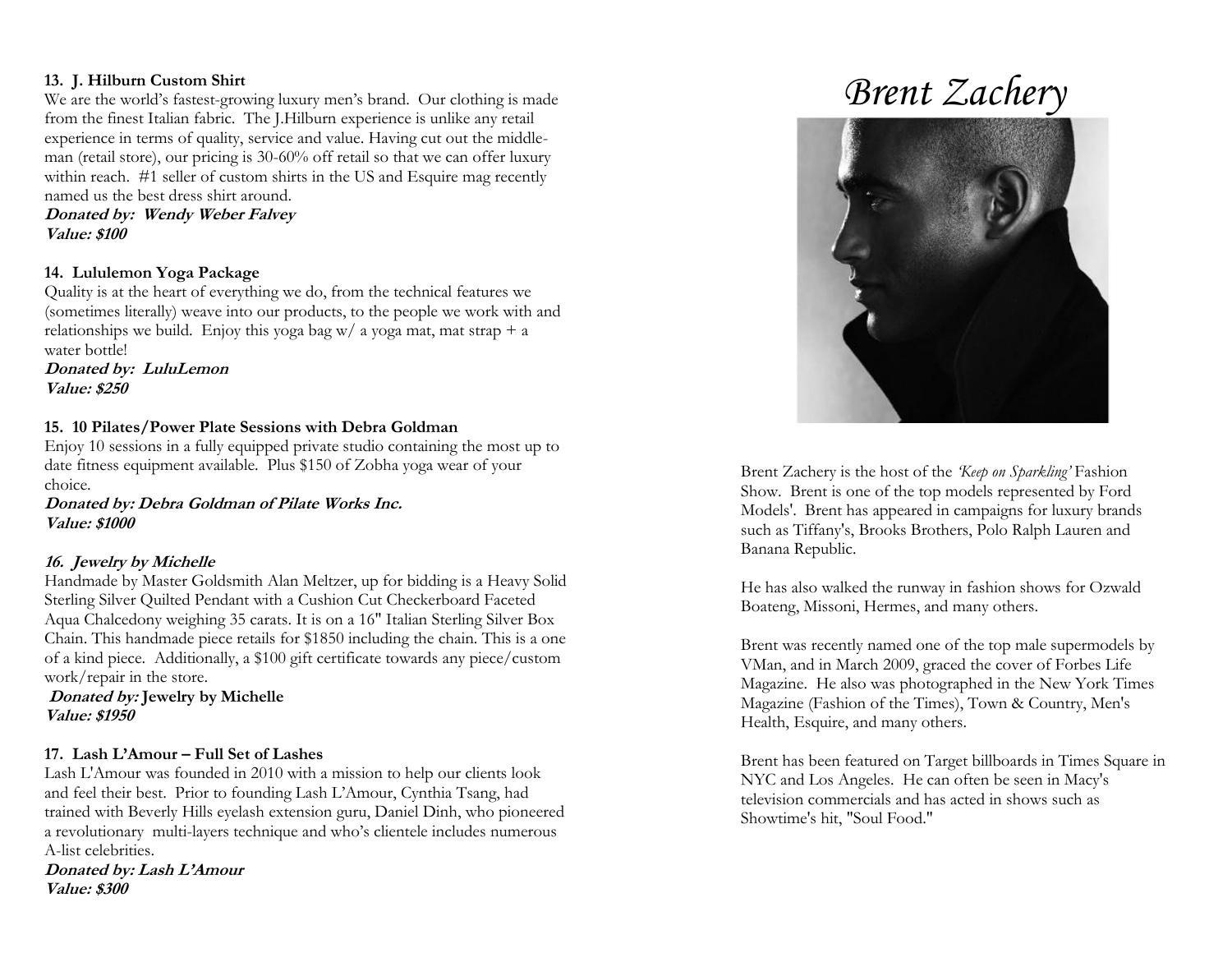# *Jonathan Elias*



Jonathan Elias is the host of '*'Keep On Sparkling: Moving Forward With the Spirit of Lauren Dunne Astley'*. For more than 25 years, Jonathan Elias has been an award winning journalist. He anchors WBZ-TV news at 5pm and 5:30pm and he reports for WBZ-TV news at 11pm. Since joining the team in 2007 he has won eight Emmy awards, including Best Anchor and Best Reporter three times.

Elias joined WBZ-TV from KNXV in Phoenix, AZ. While in Phoenix his investigative work won him a George Foster Peabody Award, an Emmy award, a National Headliner Award, and an Investigative Reporters and Editors certificate.

Elias is also involved with the U.S. Military. He serves as the Honorary Commander of Hanscom Air Force Base, and also teaches once a year at the U.S. Army War College in Carlisle, Pennsylvania. He also formed the "Welcome Home Project" to honor and recognize returning veterans from Iraq and Afghanistan, and helped promote awareness about the need to build the World War II Memorial in Washington  $D C$ 

In all, Jonathan Elias has won 2 Peabody Awards, 16 Emmys and more than 15 Associated Press Awards.

#### **18. Frosted Moon Confections**

Offers cakes, cupcakes, cookies and toppers for every occasion. Orders are custom designed and baked in our Wayland based certified residential kitchen. Our commitment is to quality ingredients, attention to detail, and a great memory for your occasion that tastes as good as it looks! One custom two tier cake to serve approximately 40 people. Frosted Moon Confections will work directly with you to create

**Donated by: Frosted Moon Confections Value: \$125**

#### **19. Summer Family Membership at the Wayland Community Pool**

3 Month - Family Membership at the Wayland Community Pool. The Wayland Community Pool consists of a 10 lane, 25 yard lap pool and features two diving boards.

**Donated by: Wayland Community Pool Value: \$400**

#### **20. Union Crossfit –(2) 3 month memberships (Yoga, Crossfit & Spin)**

CrossFit is the principal strength and conditioning program used by many police academies and military special operations units, and hundreds of other elite and professional athletes worldwide. But not only the elite can participate in CrossFit workouts, these workouts are scalable, making it the perfect for any committed individual regardless of experience.Come see what we are all about for yourself! Once you experience being a part of our CrossFit team, you won't be able to see fitness the same ever again.

**Donated by: Union Crossfit Value: \$1,100**

#### **21. 12 Bottles of Premium Wine**

Twelve hand selected bottles of wine for the wine connoisseur **Donated by: Concha Y Toro Value: \$300**

#### **22. Jean-Pierre Cut & Style package on Newbury**

Jean Pierre & Co. is a boutique salon located at 116 Newbury Street in Boston. This package includes a cut with Kevin Booker as well as a Redken Gift Basket. Enjoy \$300.00 worth of Redken Hair Products, Redken is the product choice of New York Fashion Week. Redken products transform your hair and meet your specific needs with simple solutions. Redken works to rebuild the inner structure while dramatically improving the outer appearance of your hair. Experience Redken...products with an edge.

**Donated by: Jean-Pierre and Co Value: \$400**